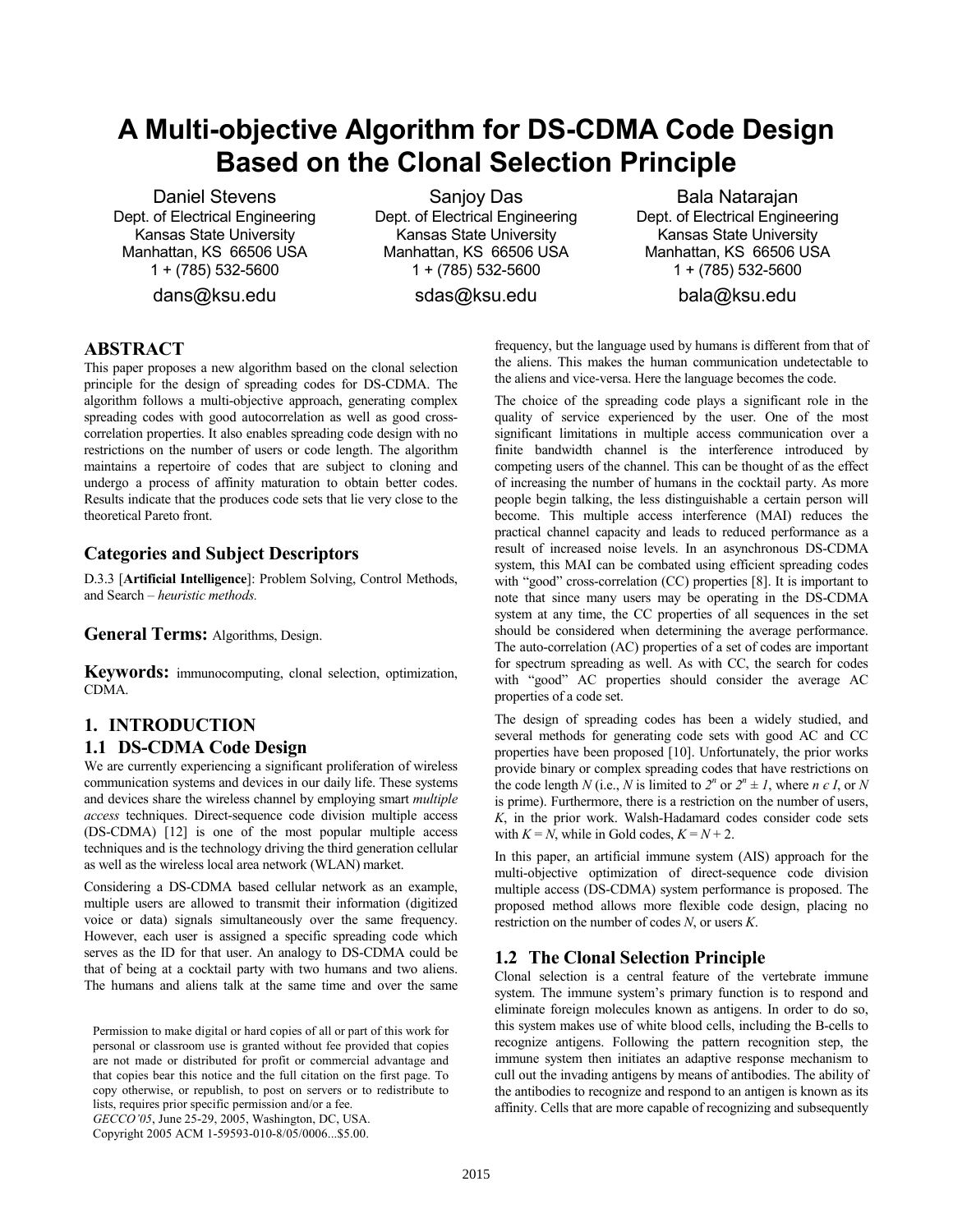removing a given antigen have a higher affinity than those that do not. These antibodies proliferate the immune system by a mechanism called cloning [4,5]. Cloning is a mitotic process which produces exact copies of the parent cells. The clones are then subject to a process called affinity maturation. Affinity maturation ensures that the affinities of the cells are improved to allow the speedy removal of the foreign antigens. Within affinity maturation, the cells undergo a high rate of mutation called hypermutation. In a bid to increase their affinities, those cells having a lower affinity have a higher probability of mutation. Following the affinity maturation process, cells undergo selection. Those with affinities lower than a certain threshold are removed from the immune system.

Algorithms for optimization modeled after clonal selection theory have been proposed recently. These algorithms maintain a large population/repertoire of solutions and are not unlike genetic algorithms. The individual solutions within the repertoire correspond to antibodies. Better solutions are assigned higher affinities. The individuals undergo affinity maturation, and those with higher affinities are merged with the repertoire. An algorithm by de Castro and von Zuben, CLONALG (CLONal selection ALGorithm) [5] offers a versatile algorithm for learning as well as stochastic optimization. CLONALG provides the necessary theoretical backdrop for the proposed algorithm, although the present research addresses a multi-objective problem.

# **1.3 Multi-objective Optimization**

When dealing with optimization problems with multiple objectives, the conventional concept of optimality does not hold good [2,7]. Hence, the concepts of dominance and Pareto-optimality are applied. Without a loss of generality, if we assume that the optimization problem involves minimizing each objective  $e_i(.)$ ,  $i = 1...M$ , a solution *u* is said to dominate over another solution *v* iff  $\forall i \in \{1, 2, ..., M\}$ ,  $e_i(u) \leq e_i(v)$  with at least one of the inequalities being strict, i.e. for each objective,  $u$  is better than or equal to  $V$  and better in at least one objective. This relationship is represented as  $u \prec v$ . In a set of solution vectors, the set of all non-dominating solutions is called the Pareto front. In other words, if *S* is the population, the Pareto Front is the set,

$$
\Gamma = \{ u \in S \mid \forall v \in S, \neg(v \prec u) \}.
$$
 (1)

Given any set *S* of solutions, we will use the notation  $u \prec S$  to mean  $v \in S \implies u \prec v$ .

The simplistic approach of aggregating multiple objectives into a single one often fails to produce good results as it produces only a single optimal solution. Multi-objective optimization on the other hand involves extracting the entire Pareto front from the solution space. In recent years, many biologically inspired algorithms for multi-objective optimization have been proposed. Recent multiobjective algorithms make use of an archive to record the nondominant solutions that they compute at intermediate stages [6,13,14]. Multi-objective optimization approaches that are based on artificial immune systems have recently been proposed [3].

# **2. PROBLEM DESCRIPTION**

A user *x*'s code  $u_x$  is a vector of the form  $[e^{j\phi_x}$ ],  $i = 1, 2, ..., N$ , where each  $\phi$   $\in$  [0,2 $\pi$ ] *is a phase angle and N the code length.* 

The aperiodic correlation function between any two codes  $u<sub>r</sub>$  and  $u<sub>v</sub>$  of users *x* and *y*, for any displacement *l* is given by,

$$
C_{xy}(l) = \begin{cases} \sum_{k=0}^{N-1-l} u_x(k) u_y^*(k+l), & 0 \le l \le N-1\\ \sum_{k=0}^{N-1+l} u_x(k-l) u_y^*(k), & 1-N \le l \le 0\\ 0, & \text{elsewhere} \end{cases}
$$
 (2)

When there are  $K$  such users, the AC function is given by,

$$
R_{ac} = \frac{1}{KN^2} \sum_{x=1}^{K} \sum_{\substack{l=1-N \ l \neq 0}}^{N-1} \left| C_{xx}(l) \right|^2 \tag{3}
$$

where  $C_{xx}(l)$  is obtained from Equation (2) by letting  $y = x$ . In a similar manner, the CC function is,

$$
R_{cc} = \frac{1}{K(K-1)N^2} \sum_{x=1}^{K} \sum_{\substack{y=1 \ y \neq x}}^{K} \sum_{l=1-N}^{N-1} |C_{xy}(l)|^2 \tag{4}
$$

In Equations (3) and (4), the  $R_{cc}$  and  $R_{ac}$  have been normalized with respect to the code length in order to facilitate comparisons between codes of different lengths.

This paper describes a method based on the clonal selection principle to determine a set of K codes of length *N* with good  $R_{cc}$ and  $R_{ac}$  properties. Ideally, both correlations should be minimized in an optimal set of codes. Unfortunately, codes with very good ACs will have a strong CC between them, while codes with minimal CC properties will have a strong AC. In fact it has been shown that for any set of *K* codes of length *N*,

$$
R_{cc}(K-1) + R_{ac} > K - 1 \tag{5}
$$

Replacing the ">" sign with an equality ("=") in Equation  $(5)$ defines a straight line in the objective function space. The more optimal a code set is in terms of its AC and CC properties, the closer it will remain to the straight line. In other words, this line defines the theoretical Pareto front in the space of all possible code sets.

In an earlier work, a multi-objective genetic algorithm was proposed for [1,9] optimizing code-sets. The algorithm was able to extract excellent codes for any values of *N* and *K*, but with markedly slow convergence. Mutation considered in that paper that work was purely random and did not consider the individual contribution of codes within code-sets towards the AC and CC, resulting in slower convergence. In this paper a multi-objective approach based on the clonal selection principle to extract code sets is proposed. Our algorithm considers problem-specific hypermutations which preferentially attempt to remove codes with worse correlation properties. Furthermore, the genetic algorithm was encumbered with the task of having to maintain a large population which contained dominated individuals. In this study, only a repertoire of nondominated code-sets is allowed in each iteration, while the dominated ones are removed before the next iteration. As will be seen later, these steps result in considerably faster convergence. With the improved speedup, the algorithm comes one step closer to practical implementation in a cellular system. The overall goal is to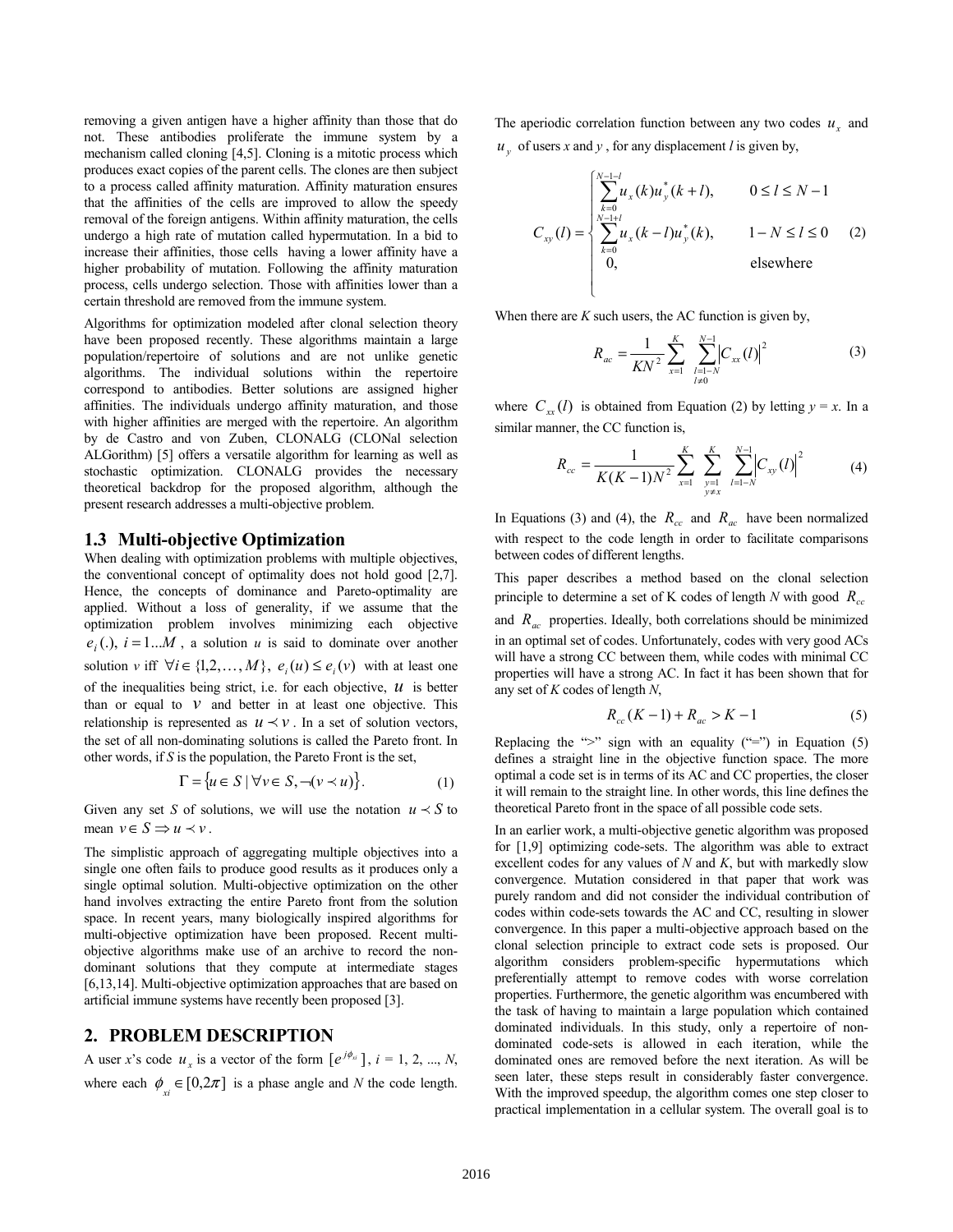

**Figure 0. A Schematic of the Proposed Algorithm** 

employ the code generation algorithm at the cellular base station (tower) and periodically optimize the code sets in use in a particular cell. Therefore, speed of optimization is critical in determining how well we can adapt to changes in the system load in terms of the number of users.

# **3. PROPOSED APPROACH**

# **3.1 Algorithm Description**

The proposed algorithm maintains a repertoire of individual codesets, each code set corresponding to an antibody. The phase angles of the codes in each individual of that repertoire are arranged as a  $K \times N$  matrix of the form  $[\phi_{xi}]$ ,  $i = 1, 2, ..., N$ ,  $x = 1, 2, ..., K$ . The algorithm begins generating codes whose phase angles are randomly assigned values between 0 and  $2\pi$ . The AC and CC of each individual code-set is computed and only the non-dominated individuals are selected to form the initial repertoire *A*, while the rest are discarded. This non-dominated front also forms the initial archive *M*.

Within each iteration of the algorithm, the individual code sets in the repertoire are cloned. The set of clones *C* per iteration, whose size is fixed throughout the algorithm, then undergoes affinity maturation. During the affinity maturation process, the codes are hypermutated by selecting, in a probabilistic manner, a row of each clone which contributes poorly to the CC or AC, and then mutates that row. The details of this technique are postponed until subsection 3.2.

Following affinity maturation, a set of hypermutated clones, *C***\*** is obtained. The affinities of the hypermutated clones in *C***\*** are computed, following which they are combined with the main antibody repertoire *A* to form *A\**. The dominated individuals in *A\** are removed. In order to prevent *A* from getting too large, only a fixed number of individuals are picked from the remaining solutions for the next generation of the algorithm. Initial experiments with

clustering on immune system based algorithms for code set design by the authors, to pick uniformly spaced individuals, have shown that clustering have shown no perceptible effect on the convergence of the algorithm, and hence the computationally less expensive method of randomly selecting individuals from the non-dominated front in  $C^* \cup A$  was adopted here.

The archive  $M$  is also updated by introducing the new individuals *A*<sup>\*</sup> and removing the individuals from  $A^*$ ∪ *M* that are dominated or repeated. Unlike in the elitist strategy pursued by current multiobjective evolutionary algorithms [6,14], where archived individuals can reenter the main population, initial studies for the problem of minimizing AC and CC revealed that such a strategy was not effective in DS-CDMA code design. Although the CC and AC measures are competing objectives, the CC which has a higher degree of epistasis involving all the codes in the individual, is more difficult to optimize. Consequently, the average AC in the repertoire is optimized at a much faster rate than the CC. Archived elite individuals from previous generations would have better AC properties than CC, and hence reintroducing them into A is counterproductive.

The overall algorithm is outlined in Figure 1.

# **3.2 Affinity Maturation**

The exploratory nature of stochastic algorithms, such as immune system based algorithms, as well as traditional evolutionary algorithms, enables them to sample a variety of regions in the search space, locating regions that contain better individuals. Unfortunately a purely exploratory algorithm ignores local features in the solution space, resulting in slow convergence. Empowering the algorithms with the ability to exploit local features results in faster convergence. The present algorithm combines exploratory and exploitative behavior into a single step, the hypermutation operation, which is carried out to maturate the freshly generated clones. Hypermutation attempts to strike a balance between exploration and exploitation by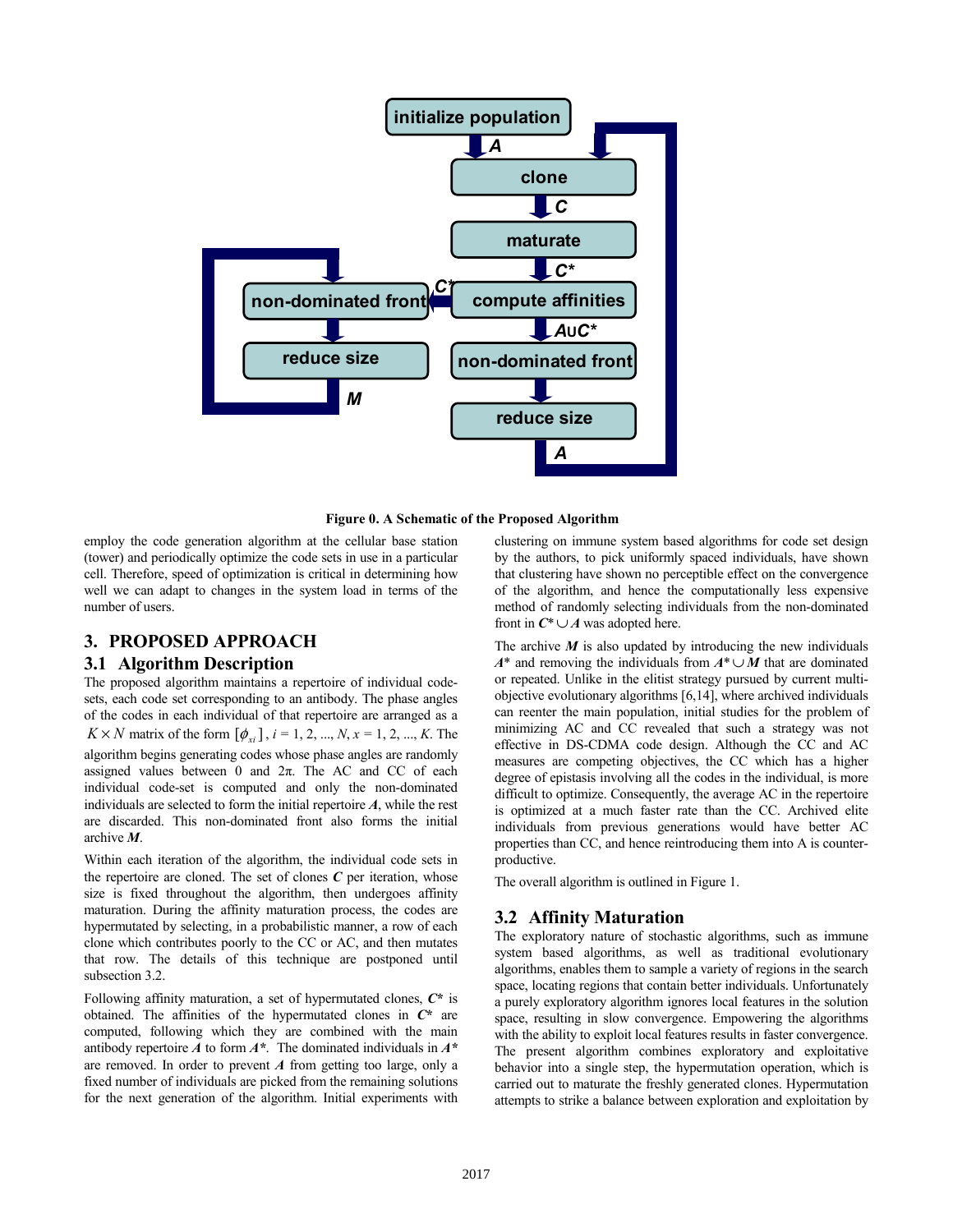considering different ways to produce new code-sets from old ones. While this operation often carries out purely random perturbations, it also allows the removal of inferior codes from existing code-sets.

Hypermutation is carried out by selecting a code, a single row in each solution matrix, and replacing it with a randomly generated code whose *N* phase angles each lie in the interval  $[0, 2\pi]$ . Only a single code is selected for replacement per individual. In order to identify better codes from worse ones, their individual contributions to the affinity measure of Equations (3) and (4) need to be computed. The contribution of any code *x* to the AC of Equation (2) is given by,

$$
R_{ac,x} = \frac{1}{N^2} \sum_{\substack{l=1-N \ l \neq 0}}^{N-1} \left| C_{xx}(l) \right|^2 , \qquad (6)
$$

such that,

$$
R_{cc} = \frac{1}{K(K-1)} \sum_{x=1}^{K} R_{cc,x}
$$
 (7)

Likewise, any code *x*'s contribution to the CC of Equation (4) can be written as,

$$
R_{cc,x} = \frac{1}{N^2} \sum_{\substack{y=1 \ y \neq x}}^{K} \sum_{l=1-N}^{N-1} \left| C_{xy}(l) \right|^2.
$$
 (8)

Therefore, Equation (4) can be rewritten as,

$$
R_{cc} = \frac{1}{K(K-1)} \sum_{x=1}^{K} R_{cc,x}
$$
 (9)

The code, *x* to be replaced by hypermutation is identified in a probabilistic manner, using one of three possible strategies (*i*) *random*, i.e. x is chosen randomly from  $\{1,2,...K\}$  with equal probability; (*ii*) *worst AC*, i.e. let  $x = \arg \max_{y} {R_{ac,y}}$  (*iii*) worst CC, i.e.  $x = \arg \max_{y} \{R_{cc, y}\}\$  The probabilities to do so are fixed at rates  $\mu_{rand}$ ,  $\mu_{ac}$  and  $\mu_{cc}$  respectively, such that  $\mu_{rand} + \mu_{ac} + \mu_{cc} = 1$ .

# **4. RESULTS AND DISCUSSION**

#### **4.1 Experimental Setup**

The entire algorithm was implemented in MATLAB. The size of the antibody repertoire was fixed at 10. code sets of length  $N = 8$ , with  $K = 8$ , 12, and 16;  $N = 16$ , with  $K = 16$ , 24, and 32;  $N = K = 32$ ;  $N =$  $K = 64$ , were tested. All the simulations were run for 10,000 iterations, although simulations for *N* and  $K \le 16$  typical converged after only 3,000 to 5,000 iterations. Each antibody was cloned four times, and the hypermutation rates were fixed at  $\mu_{rand} = 0.7$ ,  $\mu_{ac} =$ 0.15, and  $\mu_{cc}$  = 0.15. A discrete version of the algorithm was also run, where the phase angles,  $\phi_{vi} \in [0, 2\pi]$  were allowed to acquire only discrete values in  $\left\{\frac{2\pi}{N}, \frac{4\pi}{N}, \frac{6\pi}{N}, \dots, 2\pi\right\}$ .

## **4.2 Performance Analysis**



**Figure 1. Comparison with Genetic Algorithm** 

In comparison to the genetic algorithm, the proposed method converged significantly faster. The comparison of the two is shown in Figure 2 for  $N = 16$  and  $K = 16$ .

The simulations indicate that the solutions obtained using the proposed AIS approach was very close to the theoretical Pareto front of Equation (5). Figure 3 shows the fronts obtained with  $N = 8$ , 16, 32, 64. The number of users, *K* was set equal to *N* in each case.



**Figure 2. The Pareto front obtained by the proposed AIS approach for different values of N.** 

To show that the algorithm could efficiently extract the Pareto front even when K was different from N, it was run for several values of K, while N was held constant at 16. The result is shown in Figure 4, for  $K = 16$ , 24 and 32. The results clearly show that the proposed method can obtain the Pareto-optimal code sets even when  $K > N$ .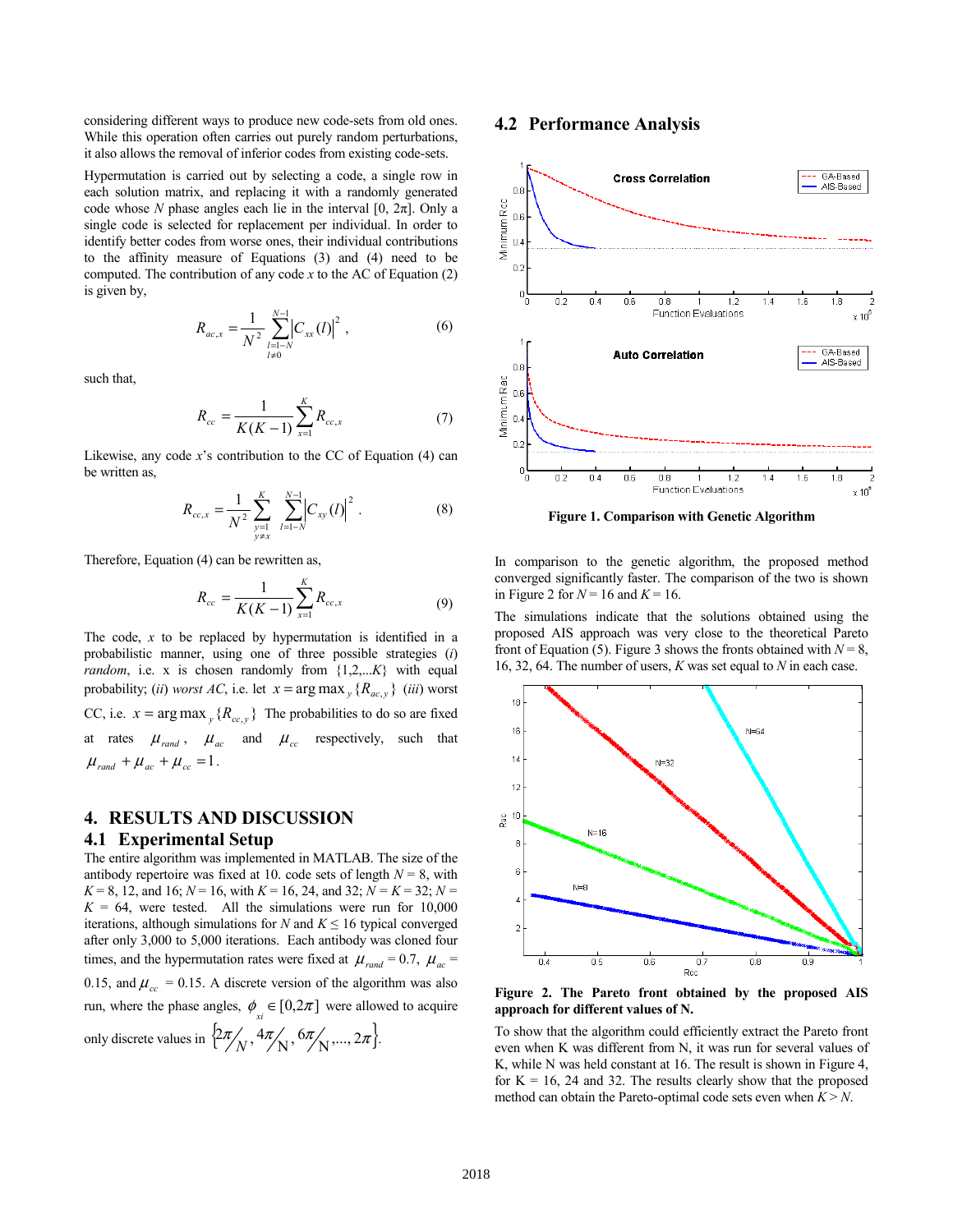

**Figure 3. The Pareto front obtained by the proposed AIS algorithm for different values of K.** 

Finally, Table 1, compares the CC and AC properties of codes produced by the AIS algorithm with other well known code sets [11]. It is evident that the AIS-based approach not only provides codes that have comparable correlation properties but also yields a wide range of codes with intermediate  $R_{cc}$  and  $R_{ac}$  values. These intermediate codes tradeoff  $R_{cc}$  properties for  $R_{ac}$  and are vital for DS-CDMA system design. It can be observed that the intermediate Opperman codes are comparable to the intermediate codes of the multi-objective AIS, but the Opperman codes cannot be designed for any length *N* (while maintaining the *K*=*N*-1 capacity limit).

**Table 1. A comparison of AIS based codes with those obtained by other methods** 

| <b>Code Set</b><br>$N=31 K=30$ | $R_{cc}$ | $R_{ac}$ |
|--------------------------------|----------|----------|
| <b>AIS Codes</b>               | 0.354    | 19.071   |
|                                | 0.507    | 14.875   |
|                                | 0.700    | 9.1934   |
|                                | 1.000    | 0.1473   |
| $HW(N=32, K=31)$               | 1.000    | 0.219    |
| <b>CI</b> Code                 | 0.355    | 19.677   |
| Gold Codes                     | 0.970    | 0.900    |
| <b>EOE-Gold Codes</b>          | 0.950    | 0.952    |
| <b>FZC Codes</b>               | 1.000    | 0.344    |
| <b>Opperman Codes</b>          | 0.400    | 18.200   |
|                                | 0.500    | 19.670   |
|                                | 1.000    | 0.620    |

The proposed approach is extended to consider only discrete phase angles. A discrete version of the algorithm not only significantly lowers the implementation complexity, but also makes a it less expensive to store the codes. Instead of storing the entire phase angles in double precision format, only the index of a code can be stored. Storing each phase angle would be accomplished in a byte, greatly diminishing the storage space requirements.



**Figure 5. The Pareto front obtained by the proposed AIS approach for different values of N (discrete version).** 

Figure 5 shows the fronts obtained from the discrete algorithm with  $N = 8$ , 16, 32, 64. As before, the number of users, *K* was set equal to *N* in each case.

## **5. CONCLUSION**

This research outlines an AIS based technique to determine optimal DS-CDMA spreading codes. Stochastic methods such as the proposed algorithm offer a far greater degree of flexibility than conventional methods in terms of the code length and number of codes. Additionally, the output code sets produced exhibit a wide range of correlation properties that is useful in actual code design.

## **6. REFERENCES**

- [1] Buehler, E., Natarajan, B., and Das, S. Multi-objective Genetic Algorithm Based Complex Spreading Code Sets with a Wide Range of Correlation Properties. Proceedings. *IEEE 15th International Conference on Wireless Communications, Calgary, Alberta, Canada*, 2 (2003) 548-552.
- [2] Coello Coello, C.A. A comprehensive survey of evolutionarybased multiobjective optimization techniques. *Knowledge and Information Systems*, 1, 3 (Aug 1999) 269-308.
- [3] Coello Coello, C.A., and Cortez, N.C. An Approach to Solve Multiobjective Optimization Problems Based on an Artificial Immune System. *First International Conference on Artificial Immune Systems (ICARIS'2002)*, Canterbury, U.K., (Sept. 2002), 212-221.
- [4] Cutello, V., and Nicosia, G. The Clonal Selection Principle for In Silico and In Vitro Computing. *Recent Developments in Biologically Inspired Computing,* Eds. de Castro, L.N., Von Zuben, F.J., Idea Group, Hershey, PA, 2004.
- [5] de Castro, L.N., and Von Zuben, F.J. Learning and optimization using the clonal selection principle*, IEEE Transactions on Evolutionary Computation,* 6, 3 (June 2002) 239-251.